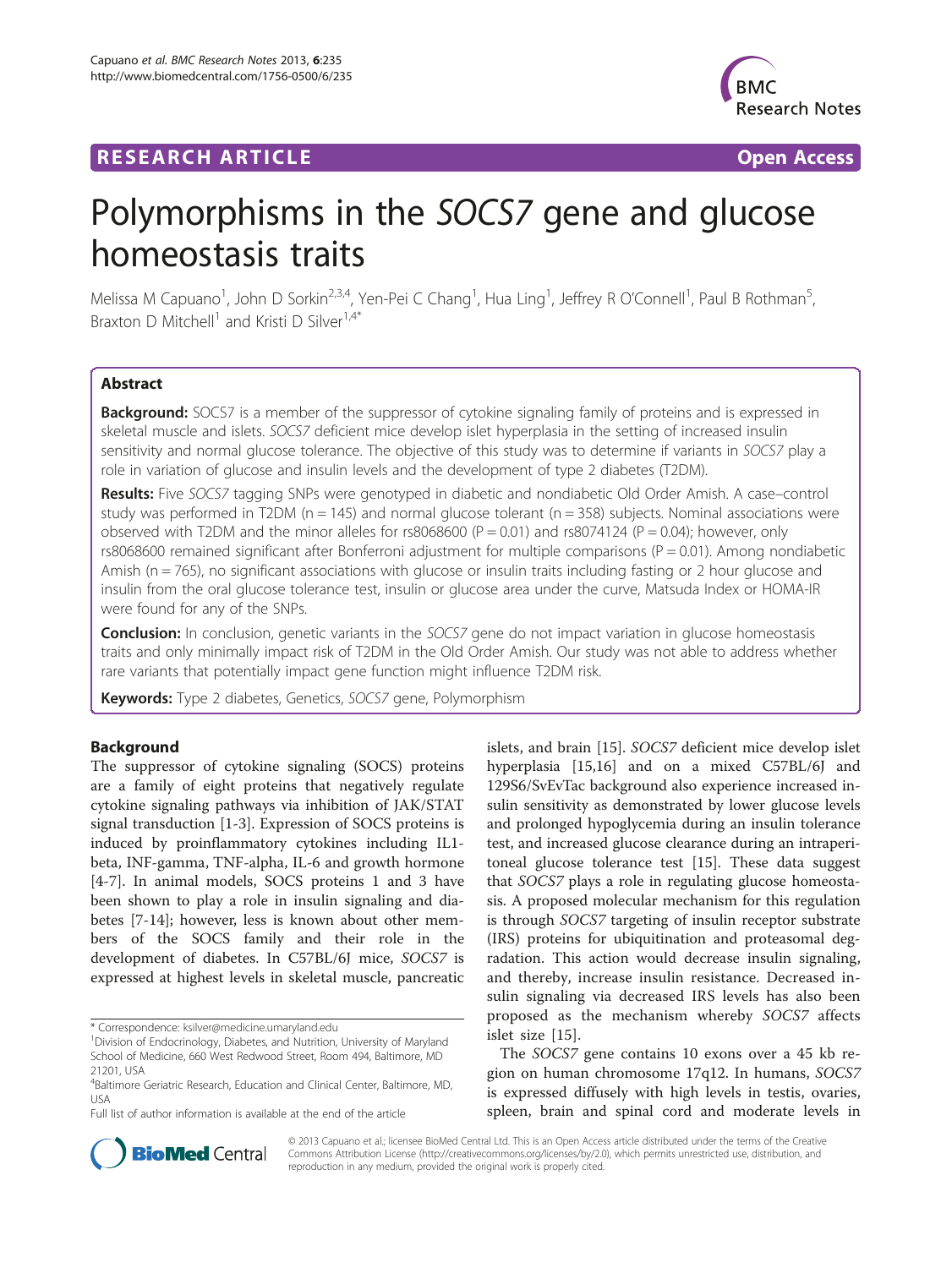<span id="page-1-0"></span>pancreatic islets [\(http://www.genecards.org](http://www.genecards.org)). As a result of SOCS7's role in glucose homeostasis in mice, we hypothesized that variants in SOCS7 might contribute to variation in glucose and insulin levels as well as the development of Type 2 diabetes (T2DM) in humans. To test this hypothesis, we genotyped a panel of tagging SNPs in the SOCS7 gene in the Old Order Amish of Lancaster, Pennsylvania and assessed associations with T2DM and insulin and glucose related traits.

## Methods

## Old Order Amish of Lancaster Pennsylvania

The Old Order Amish are a genetically well-defined Caucasian founder population. Nearly all of these individuals share common ancestors insofar as the entire Amish community of Lancaster County (now numbering over 30,000 individuals) can be connected into a single 14-generation pedigree [[17\]](#page-4-0).

The Amish Family Diabetes Study (AFDS) was initiated in 1995 with the goal of identifying susceptibility genes for T2DM and related traits. A description of subject recruitment and the examination protocol has been previously reported [[18](#page-4-0)]. Briefly, probands with T2DM and their extended family members were invited to participate in the study. After an overnight fast, a 75 gram oral glucose tolerance test (OGTT) was administered to all subjects without a prior history of diabetes. Blood samples were sent for analysis of glucose and insulin concentrations. Glucose concentrations were assayed with a Beckman glucose analyzer (Beckman Coulter, Fullerton, CA) using the glucose oxidase method (interassay coefficient of variation = 1.52%). Insulin levels were determined by radioimmunoassay (Linco, St. Louis, MO) (interassay coefficient of variation = 4.42%).

Criteria for the diagnosis of diabetes were adapted from American Diabetes Association 1997 recommendations [[19\]](#page-4-0). Diabetes status was defined by a single fasting venous plasma glucose level ≥7 mmol/l, a 2 hour OGTT venous plasma glucose level ≥11.1 mmol/l, current treatment with insulin and/or oral hypoglycemic agents, or by confirmed diagnosis by a physician. Impaired glucose tolerance (IGT) status was defined as a 2 hour OGTT glucose value between 7.8 and 11.1 mmol/L. Normal glucose tolerance (NGT) was defined as having a fasting glucose <6.1 mmol/L and a 2 hour OGTT glucose <7.8 mmol/L. Diabetic subjects with an age at diagnosis <35 years were reclassified as diabetes status unknown in order to minimize heterogeneity due to inclusion of subjects with type 1 diabetes. For the case–control study, a total of 503 Amish subjects [T2DM  $(n = 145)$ , and NGT  $(n = 358)$  aged 38 years or older] from the Amish Family Diabetes Study (AFDS) were included in the analysis (Table 1).

| ics of the Amish $^\ast$ |           |
|--------------------------|-----------|
| NGT                      | NGT + IGT |

| Trait                                    | T2DM           | NGT                   | NGT + IGT<br>$(n = 765)$<br>52.6 |  |  |
|------------------------------------------|----------------|-----------------------|----------------------------------|--|--|
|                                          | $(n = 145)$    | $(n = 358)$           |                                  |  |  |
| % female                                 | 69.7           | 48.0                  |                                  |  |  |
| Age (yrs)                                | $65 \pm 12$    | $51 \pm 11$           | $44.3 \pm 14.7$                  |  |  |
| BMI ( $kg/m2$ )                          | $30.1 \pm 4.0$ | $27.4 \pm 4.7$        | $27.0 \pm 4.8$                   |  |  |
| % IGT                                    |                |                       | 19.1                             |  |  |
| Age of onset<br>of DM (yrs)              | $59 \pm 11$    |                       |                                  |  |  |
| <b>HOMA-IR</b>                           |                | $2.5 \pm 1.5$         | $2.5 \pm 1.4$                    |  |  |
| Fasting Glucose<br>(mmol/L)              |                | $5.04 \pm 0.42$       | $5.02 \pm 0.46$                  |  |  |
| 2 hour Glucose<br>(mmol/L)               |                | $5.76 \pm 1.20$       | $6.21 \pm 1.7$                   |  |  |
| Fasting Insulin <sup>+</sup><br>(pmol/L) |                | 68.1 (55.6, 86.8)     | 66.7 (54.9, 86.1)                |  |  |
| 2 hour Insulin <sup>+</sup><br>(pmol/L)  |                | 211.8 (126.4, 341.0)  | 218.8 (128.5, 364.6)             |  |  |
| <b>AUC Glucose</b><br>(mmol/L)           |                | $349.2 \pm 51.5$      | $359.9 \pm 67.2$                 |  |  |
| AUC Insulin <sup>†</sup><br>(pmol/L)     |                | 761.9 (540.3, 1046.6) | 752.1 (525.0, 1046.6)            |  |  |

\* mean ± SD unless otherwise indicated.

Table 1 Clinical characterist

† median (25th, 75th percentile).

Association studies with glucose homeostasis measures including fasting glucose, fasting insulin, 2 hour glucose, 2 hour insulin, area under the curve (AUC) glucose, AUC insulin, HOMA-IR and Matsuda Index were performed in a larger sample of 765 nondiabetic Amish subjects that included the 358 NGT subjects described above, an additional 218 NGT subjects, and 148 IGT subjects. Area under the curve was calculated using the trapezoid rule. Homeostasis model assessment of insulin resistance (HOMA-IR) was calculated according to the following formula: HOMA-IR = [fasting serum insulin  $(mU/L)$  x fasting plasma glucose  $(mmol/L)/22.5$  [\[20](#page-4-0)]. The Matsuda Index was calculated to assess insulin resistance [[21\]](#page-4-0).

All study protocols were approved by the Institutional Review Board at the University of Maryland School of Medicine. Informed consent was obtained from each study participant prior to enrollment.

## Genotyping

DNA was extracted from leukocytes for genotyping. We selected 5 SNPs (from a total of 36 SNPs represented in HapMap CEU) that tagged SOCS7 and the 5 kb region upstream and downstream of the gene. These SNPs captured 100% of common variants (>5%) in HapMap CEU in the SOCS7 gene at  $r^2 > 0.95$  (HapMap Release 36). Figure [1](#page-2-0) shows the locations of these SNPs relative to the 10 exons and their LD structure. Rs3890580 was genotyped by pyrosequencing (PSQ HS 96MA System;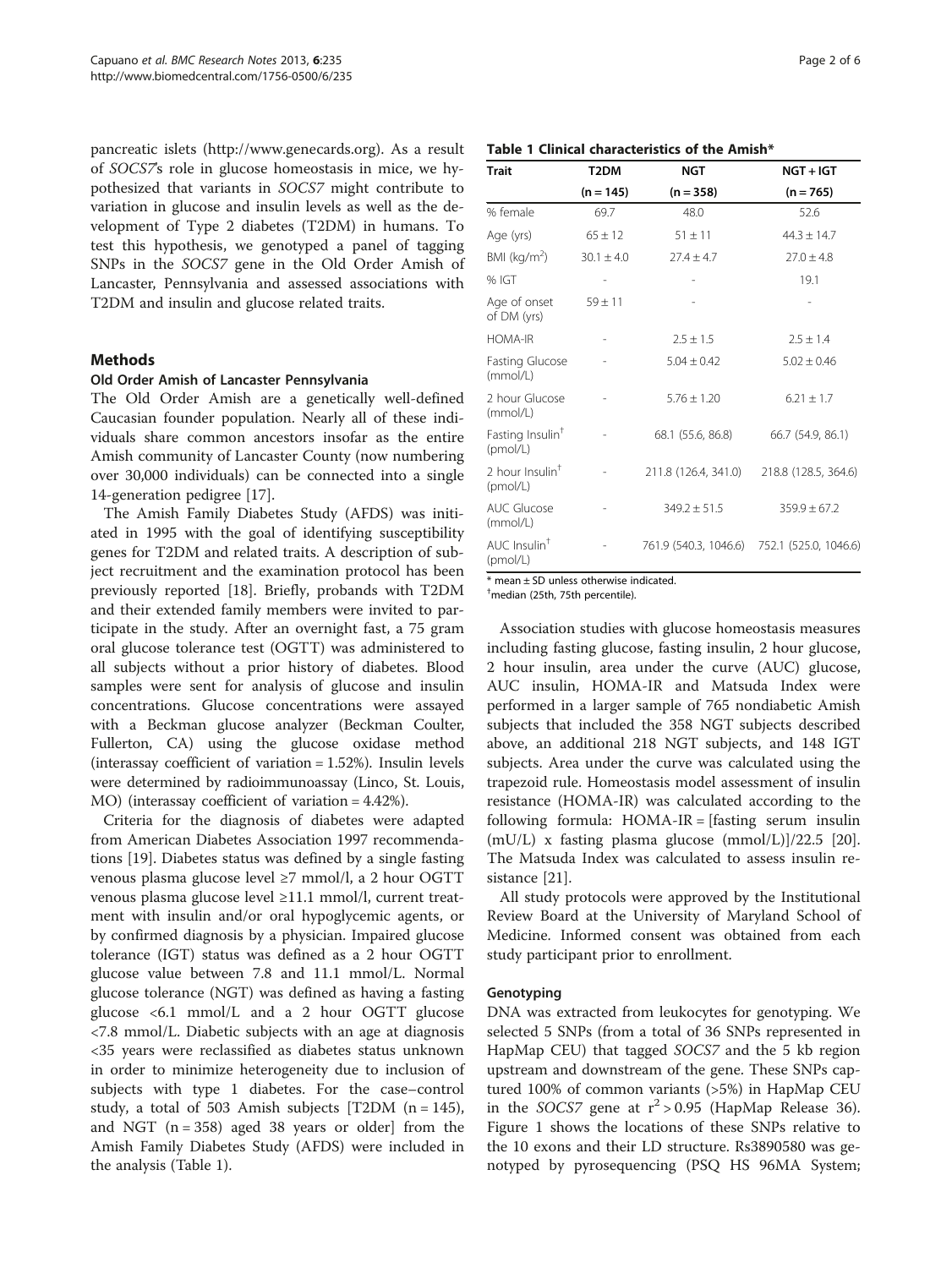<span id="page-2-0"></span>

Pyrosequencing AB, Uppsala, Sweden) according to the manufacturer's protocol. Rs4300700 was genotyped using either TaqMan SNP Genotyping Assays (Applied Biosystems; Foster City, CA) according to the manufacturer's protocol or by dideoxy sequencing on an ABI 3730xl sequencer. Rs3935220, rs8068600 and rs8074124 were genotyped by either pyrosequencing or TaqMan. At least 5% duplicate samples were included to determine genotype concordance rates within the same platform and between different genotyping platforms, which were 95-100%. Discordant samples were excluded from analysis.

Genome wide association study (GWAS) SOCS7 SNP association data was downloaded from the Meta-Analyses of Glucose and Insulin-related traits Consortium (MAGIC) web site [\(http://www.magicinvestigators.](http://www.magicinvestigators.org/downloads/) [org/downloads/](http://www.magicinvestigators.org/downloads/)) for HOMA-IR, fasting insulin, fasting glucose and 2 hour glucose [\[22,23](#page-4-0)]. The National Human Genome Research Institute (NHGRI) database ([www.genome.gov/gwastudies](http://www.genome.gov/gwastudies)) was used to search for SOCS7 SNPs associated with T2DM as well as glucose and insulin related traits [[24\]](#page-4-0).

## Statistical analysis

Before analysis, Amish genotypes were checked for Mendelian consistency using the PedCheck software program [[25\]](#page-4-0) in the extended Amish pedigree. A small number of Mendelian errors (<1.5% of genotypes) were either resolved or removed before analysis. Observed genotypes for all SNPs were tested for fit with those expected under Hardy-Weinberg equilibrium using the Chi square test; all genotype distributions conformed to Hardy-Weinberg expectations.

Quantitative trait means were estimated according to SOCS7 genotypes in the 765 nondiabetic Amish subjects. To account for the relatedness among family members, the measured genotype approach was used [\[26\]](#page-4-0) in which we estimated the likelihood of specific genetic models given the pedigree structure. Parameter estimates were obtained by maximum likelihood methods, and the significance of association was tested by likelihood ratio tests. Analyses were performed using recessive, dominant and additive models. Within each model, we simultaneously estimated the effects of age and sex, and age, sex and body mass index (BMI). Quantitative trait analyses were conducted using the SOLAR software program [[27](#page-4-0)]. To account for the multiple SNPs tested, we considered a P-value of 0.01 to be statistically significant. Analysis of the diabetes trait was made using the dichotomous trait extension to the SOLAR software program, which employs a threshold model to assess the effect of genotype on the binary outcome.

## Results

Characteristics of the Amish subjects are presented in Table [1.](#page-1-0) To determine if SNPs in the SOC7 gene contribute to the development of T2DM, we employed a case–control analysis utilizing 145 T2DM cases and 358 NGT controls from the AFDS. Subjects with T2DM were older, had a higher BMI and were more likely to be female. Nominal associations with T2DM were found for the minor allele for  $rs8068600$  (P = 0.01) and  $rs8074124$  $(P = 0.04)$  (Table 2, Additional file [1](#page-3-0): Table S1); however,

Table 2 Allele frequencies and results of association analysis

| SNP name  | Major/minor allele | Minor allele frequency | Matsuda index |                      | <b>Fasting glucose</b> |                      | Diabetes vs. control |            |
|-----------|--------------------|------------------------|---------------|----------------------|------------------------|----------------------|----------------------|------------|
|           |                    |                        | P value       | <b>B</b> coefficient | P value                | <b>B</b> coefficient | P value              | Odds ratio |
| rs4300700 | G/A                | 0.08                   | 0.98          | $-0.006$             | 0.96                   | 0.043                | 0.84                 | 0.96       |
| rs3935220 | G/C                | 0.09                   | 0.31          | 0.227                | 0.26                   | $-0.887$             | 0.99                 | 1.00       |
| rs8068600 | G/C                | 0.17                   | 0.25          | 0.236                | 0.98                   | $-0.021$             | 0.01                 | 1.59       |
| rs8074124 | T/C                | 0.22                   | 0.46          | 0.133                | 0.40                   | $-0.524$             | 0.04                 | 1.39       |
| rs3890580 | T/A                | 0.20                   | 0.45          | 0.144                | 0.19                   | $-0.864$             | 0.15                 | 1.27       |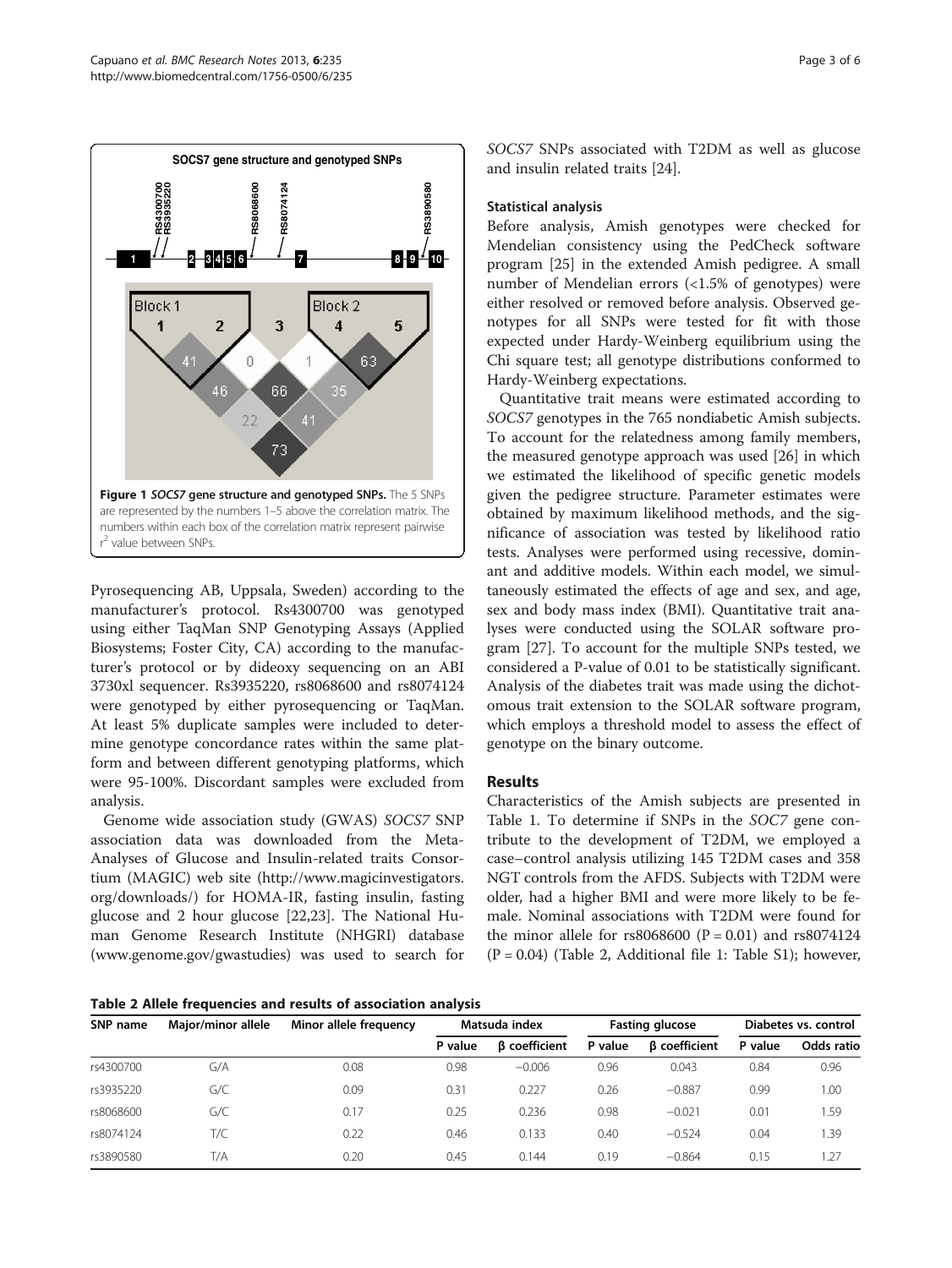<span id="page-3-0"></span>after adjustment for multiple comparisons, only rs8068600 met the Bonferroni-adjusted threshold for statistical significance ( $P = 0.01$ ). No significant or nominally significant ( $P < 0.05$ ) associations with glucose or insulin traits including fasting or 2 hour glucose and insulin from the OGTT, Insulin AUC, Glucose AUC, Matsuda Index or HOMA-IR were found for any of the SNPs in the Amish after adjustment for age and sex. Similar results were found when BMI was included in the model. Data from the MAGIC GWAS identified a nominal association of rs4300700 with ln fasting insulin  $(P = 0.01)$ . No additional associations were found in the MAGIC data for SOCS7 tagging SNPs for ln fasting insulin, fasting glucose, 2 hour glucose or HOMA-IR [[22,23\]](#page-4-0). Review of the NHGRI GWAS database did not reveal any SOCS7 SNP associations with T2DM or other glucose homeostasis traits; however, SNPs included in the database are limited to those with P-values  $< 1.0 \times 10^{-5}$  [\[24\]](#page-4-0).

Linkage disequilibrium (LD) analysis in the Amish revealed some LD among most of the SOCS7 SNPs  $(r^2 = 0 -$ 0.73; see Figure [1\)](#page-2-0). The closest genes 5′ of SOCS7 are GPR179 (8.3 kb) and MRPL45 (28.9 kb) and the closest gene 3′ is SNIP (178.3 kb). None of these genes are in the same LD block as the SOCS7 gene.

## Discussion and conclusion

Based on studies in mice and other members of the SOCS family of proteins, SOCS7 is an excellent candidate gene for regulation of glucose homeostasis traits and T2DM as a mutation in the SOCS7 gene causing decreased or absent function of the SOCS7 protein would be expected to improve insulin sensitivity and decrease the risk of T2DM while an activating mutation in the SOCS7 gene would be expected to increase insulin resistance and the risk of T2DM [\[12,14,15,28,29\]](#page-4-0). Despite genotyping SNPs in and adjacent to the SOCS7 gene, SNP genotype did not significantly impact risk of T2DM, measures of insulin resistance or glucose levels after adjustment for multiple comparisons. These results are consistent with findings in MAGIC and other GWAS [\[22](#page-4-0)-[24\]](#page-4-0). Only one other candidate gene study has examined the role of genetic variation in the SOCS7 gene with measures of insulin resistance. In contrast to our study, Tellechea et al. found an association between rs8074124 and HOMA-IR ( $P = 0.018$ ) in 780 men with European ancestry seen at the University of Buenos Aires [\[30\]](#page-4-0). Differences in results may be due to the inclusion of women in our study as well as differences in recruitment strategies as the University of Buenos Aires population was recruited from the Department of Haemotherapy.

While the number of subjects included in our study was relatively small compared to those found in genome

wide association studies, our sample of 765 subjects did none-the-less provide 80% power to detect an association that accounted for as little as 1.5% of the total variance in glucose and insulin homeostasis traits. One limitation of our study is that we were underpowered to detect modest effect sizes for T2DM in the case–control study as our sample provided 80% power to detect odds ratios of 1.6 to 1.8. While it is possible that SOCS7 plays a role in T2DM and related glucose homeostasis traits in other populations, this scenario seems unlikely as many genetic findings in the Amish are similar to those found in the outbreed Caucasian population [\[31](#page-4-0)[-33](#page-5-0)]. Furthermore, in SOCS7 SNPs found on the DNA microarray chips used for T2DM and glucose homeostasis GWAS, no significant associations have been reported with these SNPs or other SNPs in the region of the SOCS7 gene. Additionally, in studies by MAGIC, only one nominally associated SNP (rs4300700) was identified which is consistent with our findings in the Amish of a very limited to no impact of SOCS7 on risk of T2DM or variation in glucose homeostasis traits [\[22](#page-4-0)]. Another limitation of our study is the higher number of female subjects in the T2DM group compared to the NGT and NGT + IGT groups. This difference may be due to selection bias related possibly to women being more health conscious and more willing to take advantage of the screening done as part of the study.

In summary, genetic variation in the SOCS7 gene does not significantly impact glucose homeostasis traits or risk of T2DM in the Old Order Amish of Lancaster Pennsylvania.

## Additional file

[Additional file 1: Table S1.](http://www.biomedcentral.com/content/supplementary/1756-0500-6-235-S1.doc) Genotype Frequency of SOCS7 SNPS.

#### Abbreviations

AIRg: Acute insulin response to glucose; AUC: Area under the curve; AFDS: Amish Family Diabetes Study; BMI: Body mass index; GWAS: Genome wide association study; HOMA-IR: Homeostasis model assessment of insulin resistance; IFG: Impaired fasting glucose; IGT: Impaired glucose tolerance; IRS: Insulin receptor substrate; LD: Linkage disequilibrium; MAGIC: Meta-Analyses of Glucose and Insulin-related traits Consortium; NHGRI: National Human Genome Research Institute; NGT: Normal glucose tolerance; OGTT: Oral glucose tolerance test; SNP: Single nucleotide polymorphism; SOCS: Suppressor of cytokine signaling; T2DM: Type 2 diabetes.

#### Competing interests

The authors have no competing interests to declare.

#### Authors' contributions

Conceived and designed the experiments: MMC. KDS, PBR; Performed the experiments: MMC, KDS; Analyzed the data: MMC, KDS, BDM, JRO, JDS. HL, YPCC; Wrote the paper: MMC, KDS, BDM; Reviewed Manuscript MMC, PBR, BDM, KDS, JDS. All authors read and approved the final manuscript.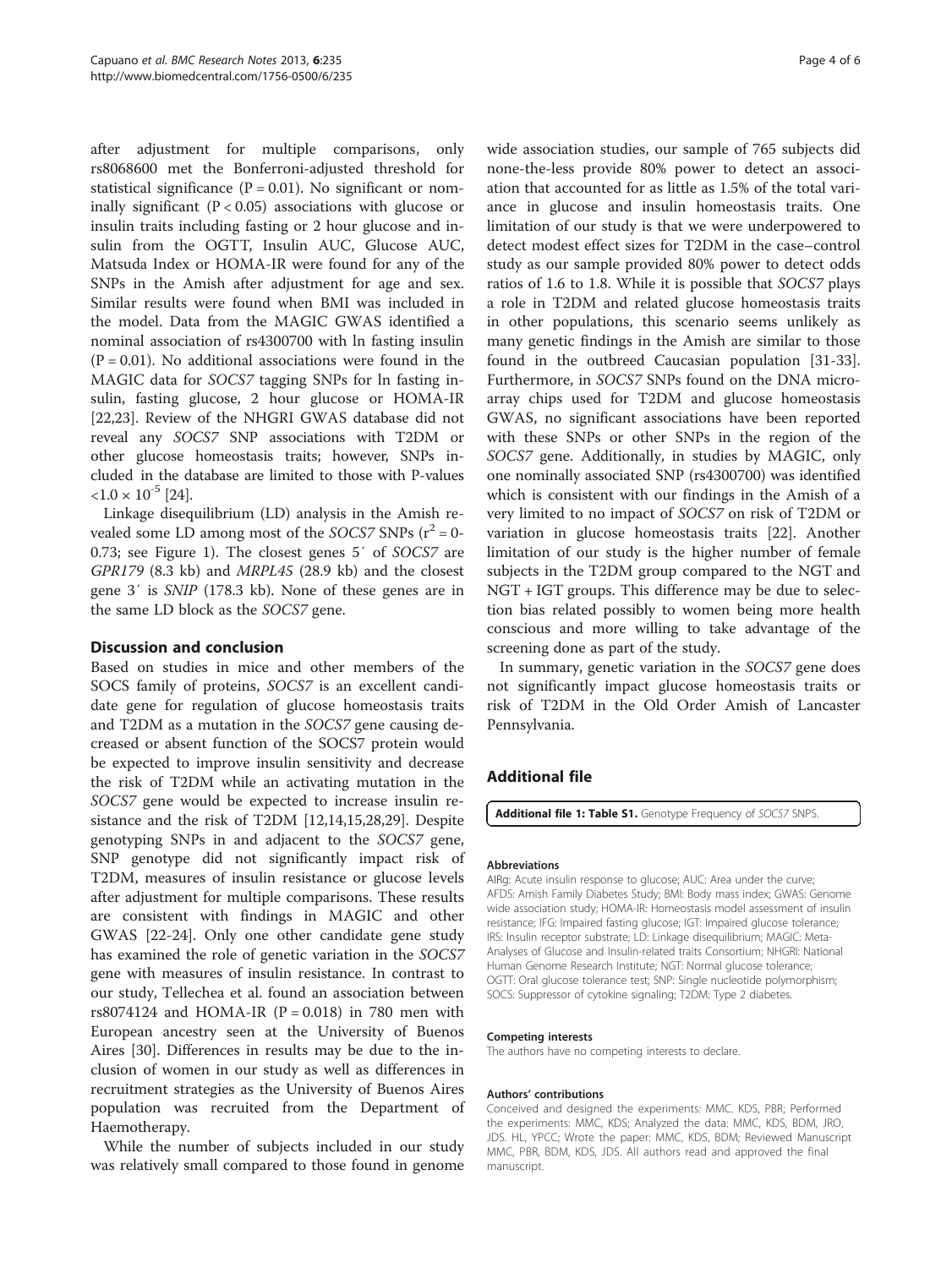#### <span id="page-4-0"></span>Acknowledgements

This work was supported by NIH research grants R01 DK54261, R01 DK67231 and R01 DK68495, American Diabetes Association grant 1-08-CR-60, University of Maryland General Clinical Research Center (M01 RR16500), Baltimore Diabetes Research and Training Center (P60 DK079637), Hopkins Bayview General Clinical Research Center (M01 RR02719), Maryland Clinical Nutrition Research Unit (P30 DK072488), Baltimore Veterans Administration Geriatric Research and Education Clinical Center, and Claude D. Pepper Older Americans Independence Center (5P 30 AG028747-02). We thank Xiao Chun Wang and Kathy Ryan for excellent technical and analytic assistance, and Dr. Alan Shuldiner and the Amish Research Clinic Staff for their energetic efforts in study subject recruitment and characterization. This study would not have been possible without the extraordinary cooperation and support of the Amish community. Data on glycemic traits have been contributed by MAGIC investigators and have been downloaded from [www.magicinvestigators.org](http://www.magicinvestigators.org).

#### Author details

<sup>1</sup> Division of Endocrinology, Diabetes, and Nutrition, University of Maryland School of Medicine, 660 West Redwood Street, Room 494, Baltimore, MD 21201, USA. <sup>2</sup> Division of Gerontology, University of Maryland School of Medicine, Baltimore, MD, USA. <sup>3</sup> Division of Geriatrics and Gerontology, Department of Medicine, Department of Veterans Affairs, Veterans Affairs Medical Center, Baltimore, MD, USA. <sup>4</sup>Baltimore Geriatric Research, Education and Clinical Center, Baltimore, MD, USA. <sup>5</sup>Department of Internal Medicine, University of Iowa, Iowa City, IA, USA.

#### Received: 22 February 2013 Accepted: 7 June 2013 Published: 15 June 2013

#### References

- 1. Endo TA, Masuhara M, Yokouchi M, Suzuki R, Sakamoto H, Mitsui K, Matsumoto A, Tanimura S, Ohtsubo M, Misawa H, et al: A new protein containing an SH2 domain that inhibits JAK kinases. Nature 1997, 387(6636):921–924.
- 2. Naka T, Narazaki M, Hirata M, Matsumoto T, Minamoto S, Aono A, Nishimoto N, Kajita T, Taga T, Yoshizaki K, et al: Structure and function of a new STAT-induced STAT inhibitor. Nature 1997, 387(6636):924–929.
- Starr R, Willson TA, Viney EM, Murray LJ, Rayner JR, Jenkins BJ, Gonda TJ, Alexander WS, Metcalf D, Nicola NA, et al: A family of cytokine-inducible inhibitors of signalling. Nature 1997, 387(6636):917–921.
- 4. Chong MM, Thomas HE, Kay TW: Gamma-Interferon signaling in pancreatic beta-cells is persistent but can be terminated by overexpression of suppressor of cytokine signaling-1. Diabetes 2001, 50(12):2744–2751.
- 5. Fasshauer M, Kralisch S, Klier M, Lossner U, Bluher M, Klein J, Paschke R: Insulin resistance-inducing cytokines differentially regulate SOCS mRNA expression via growth factor- and Jak/Stat-signaling pathways in 3T3-L1 adipocytes. J Endocrinol 2004, 181(1):129–138.
- Santangelo C, Scipioni A, Marselli L, Marchetti P, Dotta F: Suppressor of cytokine signaling gene expression in human pancreatic islets: modulation by cytokines. Eur J Endocrinol 2005, 152(3):485–489.
- Shi H, Cave B, Inouye K, Bjorbaek C, Flier JS: Overexpression of suppressor of cytokine signaling 3 in adipose tissue causes local but not systemic insulin resistance. Diabetes 2006, 55(3):699–707.
- 8. Emanuelli B, Peraldi P, Filloux C, Chavey C, Freidinger K, Hilton DJ, Hotamisligil GS, Van Obberghen E: SOCS-3 inhibits insulin signaling and is up-regulated in response to tumor necrosis factor-alpha in the adipose tissue of obese mice. J Biol Chem 2001, 276(51):47944–47949.
- Jamieson E, Chong MM, Steinberg GR, Jovanovska V, Fam BC, Bullen DV, Chen Y, Kemp BE, Proietto J, Kay TW, et al: Socs1 deficiency enhances hepatic insulin signaling. J Biol Chem 2005, 280(36):31516–31521.
- 10. Rieusset J, Bouzakri K, Chevillotte E, Ricard N, Jacquet D, Bastard JP, Laville M, Vidal H: Suppressor of cytokine signaling 3 expression and insulin resistance in skeletal muscle of obese and type 2 diabetic patients. Diabetes 2004, 53(9):2232–2241.
- 11. Ronn SG, Billestrup N, Mandrup-Poulsen T: Diabetes and suppressors of cytokine signaling proteins. Diabetes 2007, 56(2):541–548.
- 12. Rui L, Yuan M, Frantz D, Shoelson S, White MF: SOCS-1 and SOCS-3 block insulin signaling by ubiquitin-mediated degradation of IRS1 and IRS2. J Biol Chem 2002, 277(44):42394–42398.
- 13. Shi H, Tzameli I, Bjorbaek C, Flier JS: Suppressor of cytokine signaling 3 is a physiological regulator of adipocyte insulin signaling. J Biol Chem 2004, 279(33):34733–34740.
- 14. Ueki K, Kondo T, Kahn CR: Suppressor of cytokine signaling 1 (SOCS-1) and SOCS-3 cause insulin resistance through inhibition of tyrosine phosphorylation of insulin receptor substrate proteins by discrete mechanisms. Mol Cell Biol 2004, 24(12):5434–5446.
- 15. Banks AS, Li J, McKeag L, Hribal ML, Kashiwada M, Accili D, Rothman PB: Deletion of SOCS7 leads to enhanced insulin action and enlarged islets of Langerhans. J Clin Invest 2005, 115(9):2462–2471.
- 16. Krebs DL, Metcalf D, Merson TD, Voss AK, Thomas T, Zhang JG, Rakar S, O'Bryan MK, Willson TA, Viney EM, et al: Development of hydrocephalus in mice lacking SOCS7. Proc Natl Acad Sci USA 2004, 101(43):15446–15451.
- 17. Agarwala R, Biesecker LG, Hopkins KA, Francomano CA, Schaffer AA: Software for constructing and verifying pedigrees within large genealogies and an application to the Old Order Amish of Lancaster County. Genome Res 1998, 8(3):211-221.
- 18. Hsueh WC, Mitchell BD, Aburomia R, Pollin T, Sakul H, Gelder Ehm M, Michelsen BK, Wagner MJ, St Jean PL, Knowler WC, et al: Diabetes in the Old Order Amish: characterization and heritability analysis of the Amish Family Diabetes Study. Diabetes Care 2000, 23(5):595–601.
- 19. Report of the expert committee on the diagnosis and classification of diabetes mellitus. Diabetes Care 1997, 20(7):1183–1197.
- 20. Bonora E, Targher G, Alberiche M, Bonadonna RC, Saggiani F, Zenere MB, Monauni T, Muggeo M: Homeostasis model assessment closely mirrors the glucose clamp technique in the assessment of insulin sensitivity: studies in subjects with various degrees of glucose tolerance and insulin sensitivity. Diabetes Care 2000, 23(1):57-63.
- 21. Matsuda M, DeFronzo RA: Insulin sensitivity indices obtained from oral glucose tolerance testing: comparison with the euglycemic insulin clamp. Diabetes Care 1999, 22(9):1462–1470.
- 22. Dupuis J, Langenberg C, Prokopenko I, Saxena R, Soranzo N, Jackson AU, Wheeler E, Glazer NL, Bouatia-Naji N, Gloyn AL, et al: New genetic loci implicated in fasting glucose homeostasis and their impact on type 2 diabetes risk. Nat Genet 2010, 42(2):105–116.
- 23. Saxena R, Hivert MF, Langenberg C, Tanaka T, Pankow JS, Vollenweider P, Lyssenko V, Bouatia-Naji N, Dupuis J, Jackson AU, et al: Genetic variation in GIPR influences the glucose and insulin responses to an oral glucose challenge. Nat Genet 2010, 42(2):142–148.
- 24. Hindorff LA, Sethupathy P, Junkins HA, Ramos EM, Mehta JP, Collins FS, Manolio TA: Potential etiologic and functional implications of genomewide association loci for human diseases and traits. Proc Natl Acad Sci USA 2009, 106(23):9362–9367.
- 25. O'Connell JR, Weeks DE: PedCheck: a program for identification of genotype incompatibilities in linkage analysis. Am J Hum Genet 1998, 63(1):259–266.
- 26. Boerwinkle E, Chakraborty R, Sing CF: The use of measured genotype information in the analysis of quantitative phenotypes in man. I. Models and analytical methods. Ann Hum Genet 1986, 50(Pt 2):181–194.
- 27. Almasy L, Blangero J: Multipoint quantitative-trait linkage analysis in general pedigrees. Am J Hum Genet 1998, 62(5):1198–1211.
- 28. Liao L, Zheng R, Wang C, Gao J, Ying Y, Ning Q, Luo X: The influence of down-regulation of suppressor of cellular signaling proteins by RNAi on glucose transport of intrauterine growth retardation rats. Pediatr Res 2011, 69(6):497–503.
- 29. Yang Z, Hulver M, McMillan RP, Cai L, Kershaw EE, Yu L, Xue B, Shi H: Regulation of insulin and leptin signaling by muscle suppressor of cytokine signaling 3 (SOCS3). PLoS One 2012, 7(10):e47493.
- Tellechea ML, Steinhardt AP, Rodriguez G, Taverna MJ, Poskus E, Frechtel G: Common variants in SOCS7 gene predict obesity, disturbances in lipid metabolism and insulin resistance. Nutr Metab Cardiovasc Dis 2013, 23(5):424–431.
- 31. Damcott CM, Pollin TI, Reinhart LJ, Ott SH, Shen H, Silver KD, Mitchell BD, Shuldiner AR: Polymorphisms in the transcription factor 7-like 2 (TCF7L2) gene are associated with type 2 diabetes in the Amish: replication and evidence for a role in both insulin secretion and insulin resistance. Diabetes 2006, 55(9):2654–2659.
- 32. Rampersaud E, Damcott CM, Fu M, Shen H, McArdle P, Shi X, Shelton J, Yin J, Chang YP, Ott SH, et al: Identification of novel candidate genes for type